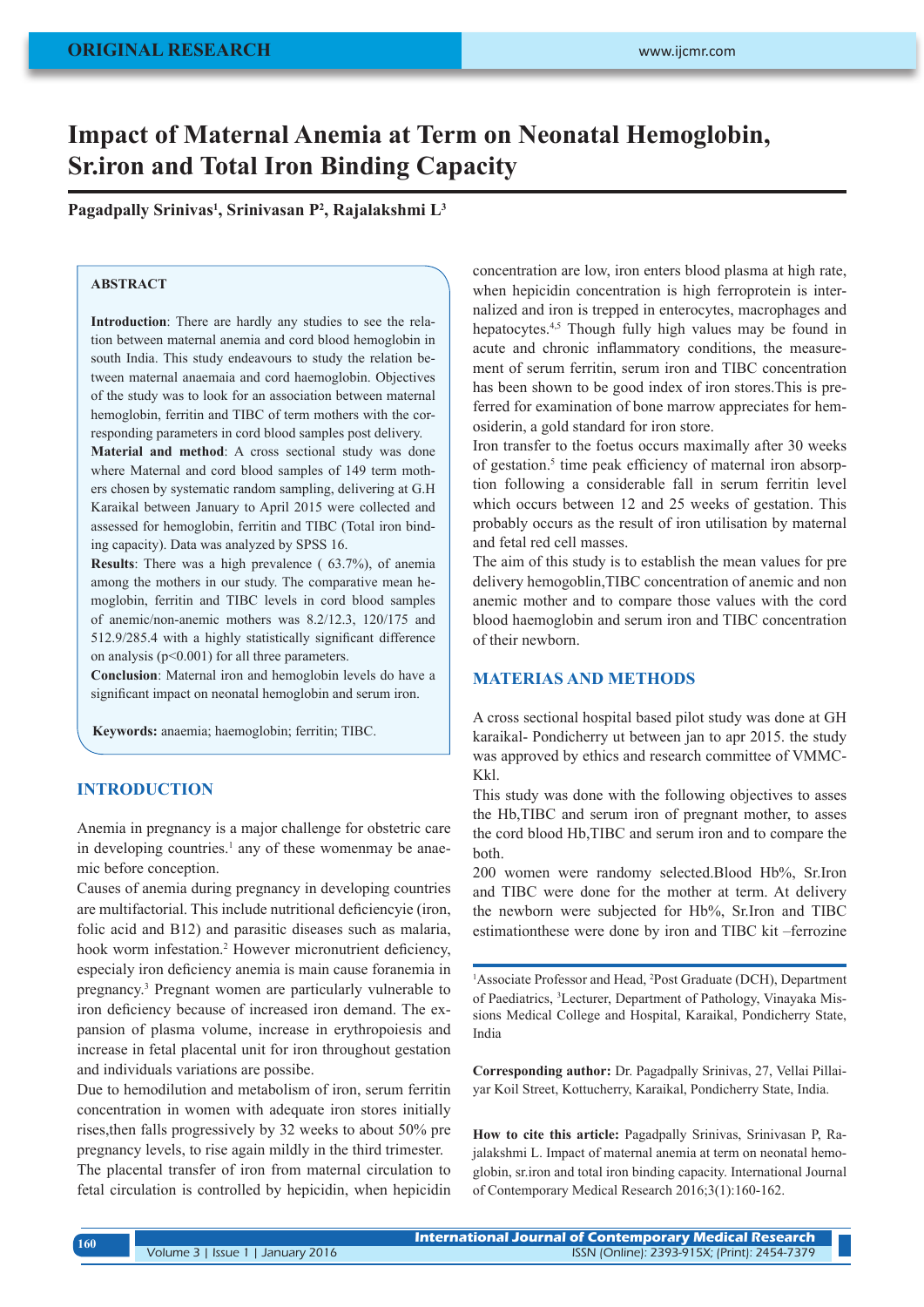method,corel clinical system.Data was analysed by SPSS 16. Of the 200 mothers who were enroled for 149 mother-baby pairs blood --- could be done

#### **Inclusion criteria**

Pregnant women who were clinicalyanemic**,** HIVnegative**,**  Nonsmoingandwho gave consent were chosen randomly based on cut off of Hb conc. (10g/dl). All pregnant women enrolled belonged to the age group of 19 to 37 yrs. This consist of anemic pregnant women (Hb< 10g/d) and non anemic pregnant women (Hb>10g/dl) respectively.

The new born were grouped into haemoglobin concentration via non anemic and anemic, the cuttoff value for serum iron ( 35 -145) for that pregnant women and (150 -220 $\mu$ /dl) for the newborncutoff values for TIBC  $(250 - 400\mu/d)$  for both pregnant and neonate.

#### **Exclusion criteria**

The pregnant women with history of chronic illness such as Sickle cell disease, Renal disorder,hepatitis and those with obstetric complication such as pre term labour, placenta previa, pih,gdm, hiv infection and vaginal bleeding during pregnancy were excluded.

#### **Blood sampling**

Five millilitres(5ml) of blood collected from each women before labour and three millilitre(3ml) was collected from the cord of their new born into ethylenediaminetetraacetic acid

(EDTA) tube for full blood count analysis. the same amount of blood was collected from each participant in to plain tube for serum. Iron and TIBC assays. blood sample was collectedimmediatey after the pregnant women admitted into the labour ward at 38 week of gestation. haemoglobin concentration was measure using the autoanalyser modeon the same day of collection. while blood for sr.iron and TIBC was done using iron and TIBC -kit ferrozine method. The iron and TIBC kit was manufactured by coral-clinical system.

## **STATISTICAL ANALYSIS**

Analysis were performed using SPSS-verson-16.The descriptive data were expressed as mean±SD. A probability value of P<0.05 was considered to indicate statisticaly significant.

# **RESULTS**

There was a high prevalence of 63.7%, of anemia among the mothers in our study. The comparative mean hemoglobin, ferritin and TIBC levels in cord blood samples of anemic/non-anemic mothers was 10.873/16.99, 120/175 and 512.9/285.4 with a highly statistically significant difference on analysis ( $p<0.001$ ) for all three parameters.

Table 1 describes pregnant mother haemoglobin,Sr.iron,

TIBC parameter between anemic and non anemic group. SD, mean, minimum and maximum level of each shows significant p-value P<0.001. Table 2 describes parameter of newborn of anemic and non anemic mothers-SD,mean haemoglobin and significant p-value P<0.001. Table 3 describes Pearson coreation –coefficent between maternal and foetal-Hb, Sr.iron, TIBC and shows significant p-value. P<0.001

#### **DISCUSSION**

The mean cord hemoglobin in newborns among cases was 16.99g/dl. The cord hemoglobin appears to show a linear relationship with maternal hemoglobin,with cord hemoglobin being less in newborn whose mothers have anemia.Mothers who had more severe anemia had babies with lower cord hemoglobin.

Mothers who had anemia were more likely to deliver anemic babies i.e. babies with cord hemoglobin<14 g/dl. Such babies would be more likely to develop significant anemia

|                                                               | Anemic | <b>SD</b> | Non-ane-  | <b>SD</b> |  |  |
|---------------------------------------------------------------|--------|-----------|-----------|-----------|--|--|
|                                                               | group  |           | mic group |           |  |  |
| Mothers Hb                                                    |        |           |           |           |  |  |
| Mean                                                          | 8.2    |           | 12.3      |           |  |  |
| Minimum Hb                                                    | 7      |           | 10        |           |  |  |
| Maximum Hh                                                    | 9      |           | 14.8      |           |  |  |
|                                                               |        | 0.71      |           | 1.6       |  |  |
| Mothers serum iron                                            |        |           |           |           |  |  |
| Mean                                                          | 31.8   |           | 114.04    |           |  |  |
| Maximum Hh                                                    | 12     |           | 49        |           |  |  |
| Maximum Hh                                                    | 40     |           | 200.4     |           |  |  |
|                                                               |        | 5.27      |           | 31.84     |  |  |
| Mothers TIBC                                                  |        |           |           |           |  |  |
| Mean                                                          | 489.23 |           | 284.15    |           |  |  |
| Minimum Hb                                                    | 402    |           | 256       |           |  |  |
| Maximum Hb                                                    | 800    |           | 458       |           |  |  |
|                                                               |        | 82.98     |           | 28.64     |  |  |
| P-vaue $\leq 0.001$                                           |        |           |           |           |  |  |
| Table-1: Pregnant mother haemoglobin, sr.iron, tibc parameter |        |           |           |           |  |  |

| Haemogobin                                                    | Mean   | SD   | <b>P-Value</b> |  |  |  |
|---------------------------------------------------------------|--------|------|----------------|--|--|--|
| Anemic                                                        | 10.873 | 1.16 |                |  |  |  |
| Non-anemic                                                    | 16.959 | 15   | P < 0.001      |  |  |  |
| <b>Table-2:</b> Parameter of newborn of anemic and non anemic |        |      |                |  |  |  |
| mothers                                                       |        |      |                |  |  |  |

|                                                                     | <b>Coreation between</b>     | <b>Pearson</b> | P-vaue    |  |  |
|---------------------------------------------------------------------|------------------------------|----------------|-----------|--|--|
|                                                                     |                              | coreation      |           |  |  |
|                                                                     |                              | -coefficent    |           |  |  |
|                                                                     | Maternal Sr.iron and Hb      | 0.945          | P < 0.001 |  |  |
| 2                                                                   | Maternal Sr. iron and TIBC   | $-0.739$       | P < 0.001 |  |  |
| $\mathcal{E}$                                                       | Foetal Sr.IRON and TIBC      | $-0.820$       | P < 0.001 |  |  |
| 4                                                                   | Maternal Sr. Iron and foetal | 0.779          | P < 0.01  |  |  |
|                                                                     | <b>Sr.</b> iron              |                |           |  |  |
| 5                                                                   | Foetal Sr.iron and Hb        | 0.836          | P < 0.01  |  |  |
| <b>Table-3:</b> Pearson coreation – coefficent between maternal and |                              |                |           |  |  |
| foetal Hb, Sr.iron, TIBC                                            |                              |                |           |  |  |